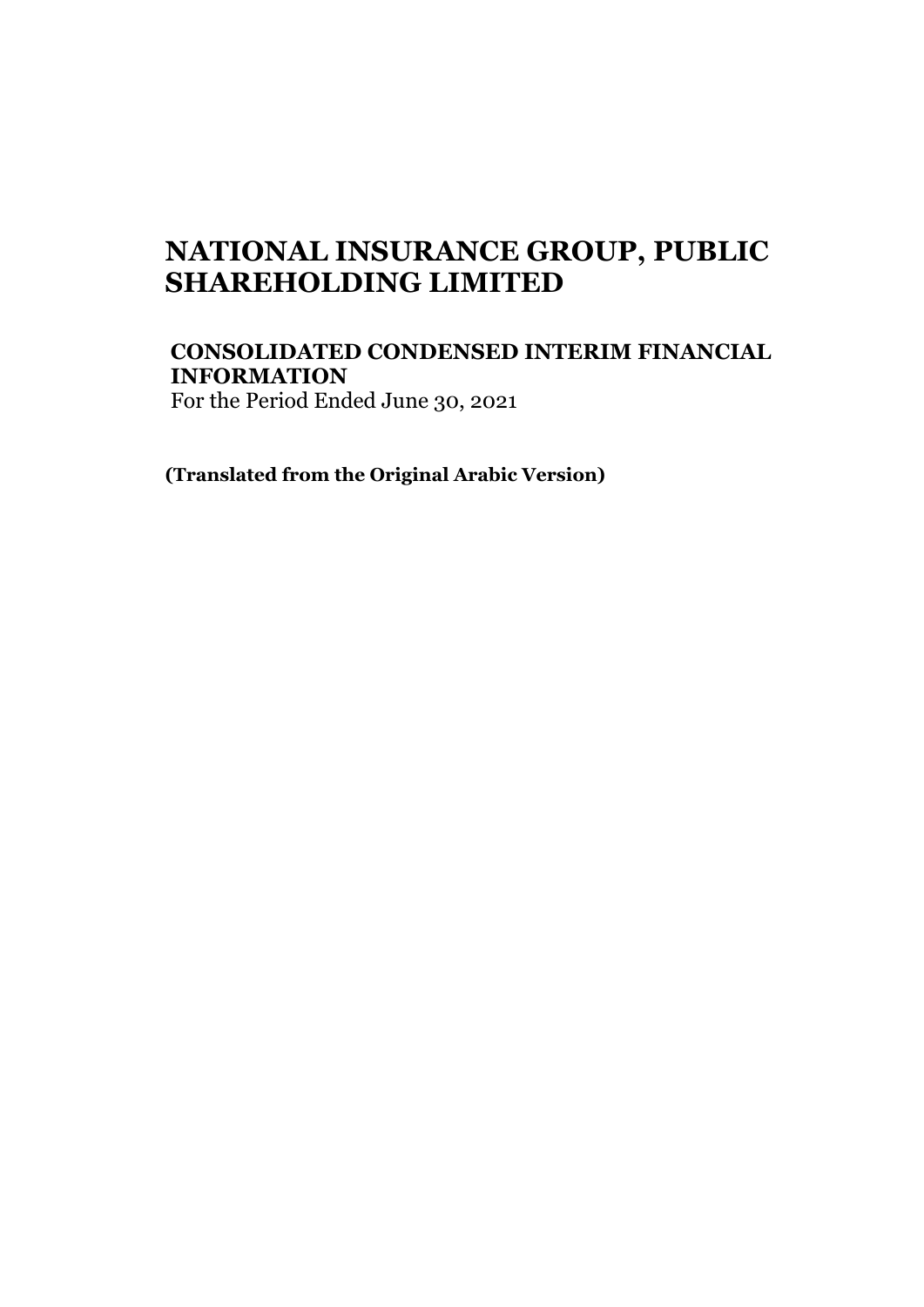Consolidated Condensed Interim financial information for the six months period ended June 30, 2021

*(All amounts are in USD)* 

| <b>June 30, 2021</b><br>As at<br>December 31, 2020<br><b>Unaudited</b><br><b>Audited</b><br><b>Assets</b><br><b>Non-current assets</b><br>Property, plant and equipment<br>3,870,265<br>4,036,301<br>20,724,451<br>20,430,290<br>Investment properties<br>Deferred tax assets<br>2,884,400<br>2,538,347<br>Right of use assets- Leases<br>1,096,863<br>1,149,355<br>3,215,306<br>Investment in associates<br>3,315,012<br>Long-term financial assets at amortized cost<br>19,998,533<br>20,862,177<br>Financial assets at fair value through other comprehensive income<br>1,524,356<br>1,533,535<br>1,669,639<br>Long-term cheques under collection<br>990,303<br>Restricted cash<br>500,171<br>3,648,001<br>55,255,785<br>58,731,520<br><b>Current assets</b><br>Financial assets at fair value through profit or loss<br>6,561,100<br>8,256,490<br>Short-term financial assets at amortized cost<br>4,170,486<br>3,455,333<br>16,531,211<br>Accounts receivable<br>13,196,934<br>11,233,018<br>10,466,812<br>Reinsurance contracts assets<br>1,887,283<br>Insurance and reinsurance companies' receivable<br>2,404,886<br>1,659,373<br>Other debit balances<br>2,443,452<br>Short-term cheques under collection<br>22, 167, 337<br>22,320,547<br>Cash and cash equivalents<br>13,886,408<br>17,087,418<br>78,892,133<br>78,835,955<br><b>Total assets</b><br>137,567,475<br>134, 147, 918<br><b>Equity and liabilities</b><br><b>Equity</b><br>Paid-in capital<br>17,250,000<br>15,000,000<br>8,018,686<br>Statutory reserve<br>8,018,686<br>Voluntary reserve<br>3,000,000<br>3,000,000<br>(215, 236)<br>Fair value reserve<br>(197, 726)<br>Foreign currency translation differences<br>44,476<br>51,717<br>19,373,379<br>Retained earnings<br>15,449,463<br>Equity attributable to shareholders of the Parent Company<br>43,547,389<br>45,246,056<br>Non-controlling interests<br>1,715,624<br>1,726,598<br>45,273,987<br>46,961,680<br><b>Net equity</b><br><b>Liabilities</b><br><b>Non-current liabilities</b><br>Provision for end of service indemnity<br>5,099,058<br>4,588,439<br>Deferred tax liabilities<br>1,427,981<br>1,427,981<br>961,114<br>1,021,463<br>Long-term lease liabilities<br>7,488,153<br>7,037,883<br><b>Current liabilities</b><br>70,429,988<br>Insurance contracts liabilities<br>63,110,304<br>Insurance and reinsurance companies' payable<br>4,067,528<br>4,176,648<br>Short-term lease liabilities<br>116,081<br>111,382<br>Accounts payable<br>6,955,581<br>7,287,557<br>1,489,018<br>Taxes provision<br>385,888<br>Due to Palestinian Road Accidents Victims Compensation Fund<br>197,000<br>198,556<br>Other credit balances<br>2,653,269<br>3,774,890<br>84,805,335<br>80,148,355<br><b>Total liabilities</b><br>92,293,488<br>87,186,238<br><b>Total equity and liabilities</b><br>137,567,475<br>134, 147, 918 | <b>Consolidated Condensed Interim statement of financial position</b> |  |  |  |  |  |
|-------------------------------------------------------------------------------------------------------------------------------------------------------------------------------------------------------------------------------------------------------------------------------------------------------------------------------------------------------------------------------------------------------------------------------------------------------------------------------------------------------------------------------------------------------------------------------------------------------------------------------------------------------------------------------------------------------------------------------------------------------------------------------------------------------------------------------------------------------------------------------------------------------------------------------------------------------------------------------------------------------------------------------------------------------------------------------------------------------------------------------------------------------------------------------------------------------------------------------------------------------------------------------------------------------------------------------------------------------------------------------------------------------------------------------------------------------------------------------------------------------------------------------------------------------------------------------------------------------------------------------------------------------------------------------------------------------------------------------------------------------------------------------------------------------------------------------------------------------------------------------------------------------------------------------------------------------------------------------------------------------------------------------------------------------------------------------------------------------------------------------------------------------------------------------------------------------------------------------------------------------------------------------------------------------------------------------------------------------------------------------------------------------------------------------------------------------------------------------------------------------------------------------------------------------------------------------------------------------------------------------------------------------------------------------------------------------------------------------------------------------------------------------------------------------------------------------------------------------------|-----------------------------------------------------------------------|--|--|--|--|--|
|                                                                                                                                                                                                                                                                                                                                                                                                                                                                                                                                                                                                                                                                                                                                                                                                                                                                                                                                                                                                                                                                                                                                                                                                                                                                                                                                                                                                                                                                                                                                                                                                                                                                                                                                                                                                                                                                                                                                                                                                                                                                                                                                                                                                                                                                                                                                                                                                                                                                                                                                                                                                                                                                                                                                                                                                                                                             |                                                                       |  |  |  |  |  |
|                                                                                                                                                                                                                                                                                                                                                                                                                                                                                                                                                                                                                                                                                                                                                                                                                                                                                                                                                                                                                                                                                                                                                                                                                                                                                                                                                                                                                                                                                                                                                                                                                                                                                                                                                                                                                                                                                                                                                                                                                                                                                                                                                                                                                                                                                                                                                                                                                                                                                                                                                                                                                                                                                                                                                                                                                                                             |                                                                       |  |  |  |  |  |
|                                                                                                                                                                                                                                                                                                                                                                                                                                                                                                                                                                                                                                                                                                                                                                                                                                                                                                                                                                                                                                                                                                                                                                                                                                                                                                                                                                                                                                                                                                                                                                                                                                                                                                                                                                                                                                                                                                                                                                                                                                                                                                                                                                                                                                                                                                                                                                                                                                                                                                                                                                                                                                                                                                                                                                                                                                                             |                                                                       |  |  |  |  |  |
|                                                                                                                                                                                                                                                                                                                                                                                                                                                                                                                                                                                                                                                                                                                                                                                                                                                                                                                                                                                                                                                                                                                                                                                                                                                                                                                                                                                                                                                                                                                                                                                                                                                                                                                                                                                                                                                                                                                                                                                                                                                                                                                                                                                                                                                                                                                                                                                                                                                                                                                                                                                                                                                                                                                                                                                                                                                             |                                                                       |  |  |  |  |  |
|                                                                                                                                                                                                                                                                                                                                                                                                                                                                                                                                                                                                                                                                                                                                                                                                                                                                                                                                                                                                                                                                                                                                                                                                                                                                                                                                                                                                                                                                                                                                                                                                                                                                                                                                                                                                                                                                                                                                                                                                                                                                                                                                                                                                                                                                                                                                                                                                                                                                                                                                                                                                                                                                                                                                                                                                                                                             |                                                                       |  |  |  |  |  |
|                                                                                                                                                                                                                                                                                                                                                                                                                                                                                                                                                                                                                                                                                                                                                                                                                                                                                                                                                                                                                                                                                                                                                                                                                                                                                                                                                                                                                                                                                                                                                                                                                                                                                                                                                                                                                                                                                                                                                                                                                                                                                                                                                                                                                                                                                                                                                                                                                                                                                                                                                                                                                                                                                                                                                                                                                                                             |                                                                       |  |  |  |  |  |
|                                                                                                                                                                                                                                                                                                                                                                                                                                                                                                                                                                                                                                                                                                                                                                                                                                                                                                                                                                                                                                                                                                                                                                                                                                                                                                                                                                                                                                                                                                                                                                                                                                                                                                                                                                                                                                                                                                                                                                                                                                                                                                                                                                                                                                                                                                                                                                                                                                                                                                                                                                                                                                                                                                                                                                                                                                                             |                                                                       |  |  |  |  |  |
|                                                                                                                                                                                                                                                                                                                                                                                                                                                                                                                                                                                                                                                                                                                                                                                                                                                                                                                                                                                                                                                                                                                                                                                                                                                                                                                                                                                                                                                                                                                                                                                                                                                                                                                                                                                                                                                                                                                                                                                                                                                                                                                                                                                                                                                                                                                                                                                                                                                                                                                                                                                                                                                                                                                                                                                                                                                             |                                                                       |  |  |  |  |  |
|                                                                                                                                                                                                                                                                                                                                                                                                                                                                                                                                                                                                                                                                                                                                                                                                                                                                                                                                                                                                                                                                                                                                                                                                                                                                                                                                                                                                                                                                                                                                                                                                                                                                                                                                                                                                                                                                                                                                                                                                                                                                                                                                                                                                                                                                                                                                                                                                                                                                                                                                                                                                                                                                                                                                                                                                                                                             |                                                                       |  |  |  |  |  |
|                                                                                                                                                                                                                                                                                                                                                                                                                                                                                                                                                                                                                                                                                                                                                                                                                                                                                                                                                                                                                                                                                                                                                                                                                                                                                                                                                                                                                                                                                                                                                                                                                                                                                                                                                                                                                                                                                                                                                                                                                                                                                                                                                                                                                                                                                                                                                                                                                                                                                                                                                                                                                                                                                                                                                                                                                                                             |                                                                       |  |  |  |  |  |
|                                                                                                                                                                                                                                                                                                                                                                                                                                                                                                                                                                                                                                                                                                                                                                                                                                                                                                                                                                                                                                                                                                                                                                                                                                                                                                                                                                                                                                                                                                                                                                                                                                                                                                                                                                                                                                                                                                                                                                                                                                                                                                                                                                                                                                                                                                                                                                                                                                                                                                                                                                                                                                                                                                                                                                                                                                                             |                                                                       |  |  |  |  |  |
|                                                                                                                                                                                                                                                                                                                                                                                                                                                                                                                                                                                                                                                                                                                                                                                                                                                                                                                                                                                                                                                                                                                                                                                                                                                                                                                                                                                                                                                                                                                                                                                                                                                                                                                                                                                                                                                                                                                                                                                                                                                                                                                                                                                                                                                                                                                                                                                                                                                                                                                                                                                                                                                                                                                                                                                                                                                             |                                                                       |  |  |  |  |  |
|                                                                                                                                                                                                                                                                                                                                                                                                                                                                                                                                                                                                                                                                                                                                                                                                                                                                                                                                                                                                                                                                                                                                                                                                                                                                                                                                                                                                                                                                                                                                                                                                                                                                                                                                                                                                                                                                                                                                                                                                                                                                                                                                                                                                                                                                                                                                                                                                                                                                                                                                                                                                                                                                                                                                                                                                                                                             |                                                                       |  |  |  |  |  |
|                                                                                                                                                                                                                                                                                                                                                                                                                                                                                                                                                                                                                                                                                                                                                                                                                                                                                                                                                                                                                                                                                                                                                                                                                                                                                                                                                                                                                                                                                                                                                                                                                                                                                                                                                                                                                                                                                                                                                                                                                                                                                                                                                                                                                                                                                                                                                                                                                                                                                                                                                                                                                                                                                                                                                                                                                                                             |                                                                       |  |  |  |  |  |
|                                                                                                                                                                                                                                                                                                                                                                                                                                                                                                                                                                                                                                                                                                                                                                                                                                                                                                                                                                                                                                                                                                                                                                                                                                                                                                                                                                                                                                                                                                                                                                                                                                                                                                                                                                                                                                                                                                                                                                                                                                                                                                                                                                                                                                                                                                                                                                                                                                                                                                                                                                                                                                                                                                                                                                                                                                                             |                                                                       |  |  |  |  |  |
|                                                                                                                                                                                                                                                                                                                                                                                                                                                                                                                                                                                                                                                                                                                                                                                                                                                                                                                                                                                                                                                                                                                                                                                                                                                                                                                                                                                                                                                                                                                                                                                                                                                                                                                                                                                                                                                                                                                                                                                                                                                                                                                                                                                                                                                                                                                                                                                                                                                                                                                                                                                                                                                                                                                                                                                                                                                             |                                                                       |  |  |  |  |  |
|                                                                                                                                                                                                                                                                                                                                                                                                                                                                                                                                                                                                                                                                                                                                                                                                                                                                                                                                                                                                                                                                                                                                                                                                                                                                                                                                                                                                                                                                                                                                                                                                                                                                                                                                                                                                                                                                                                                                                                                                                                                                                                                                                                                                                                                                                                                                                                                                                                                                                                                                                                                                                                                                                                                                                                                                                                                             |                                                                       |  |  |  |  |  |
|                                                                                                                                                                                                                                                                                                                                                                                                                                                                                                                                                                                                                                                                                                                                                                                                                                                                                                                                                                                                                                                                                                                                                                                                                                                                                                                                                                                                                                                                                                                                                                                                                                                                                                                                                                                                                                                                                                                                                                                                                                                                                                                                                                                                                                                                                                                                                                                                                                                                                                                                                                                                                                                                                                                                                                                                                                                             |                                                                       |  |  |  |  |  |
|                                                                                                                                                                                                                                                                                                                                                                                                                                                                                                                                                                                                                                                                                                                                                                                                                                                                                                                                                                                                                                                                                                                                                                                                                                                                                                                                                                                                                                                                                                                                                                                                                                                                                                                                                                                                                                                                                                                                                                                                                                                                                                                                                                                                                                                                                                                                                                                                                                                                                                                                                                                                                                                                                                                                                                                                                                                             |                                                                       |  |  |  |  |  |
|                                                                                                                                                                                                                                                                                                                                                                                                                                                                                                                                                                                                                                                                                                                                                                                                                                                                                                                                                                                                                                                                                                                                                                                                                                                                                                                                                                                                                                                                                                                                                                                                                                                                                                                                                                                                                                                                                                                                                                                                                                                                                                                                                                                                                                                                                                                                                                                                                                                                                                                                                                                                                                                                                                                                                                                                                                                             |                                                                       |  |  |  |  |  |
|                                                                                                                                                                                                                                                                                                                                                                                                                                                                                                                                                                                                                                                                                                                                                                                                                                                                                                                                                                                                                                                                                                                                                                                                                                                                                                                                                                                                                                                                                                                                                                                                                                                                                                                                                                                                                                                                                                                                                                                                                                                                                                                                                                                                                                                                                                                                                                                                                                                                                                                                                                                                                                                                                                                                                                                                                                                             |                                                                       |  |  |  |  |  |
|                                                                                                                                                                                                                                                                                                                                                                                                                                                                                                                                                                                                                                                                                                                                                                                                                                                                                                                                                                                                                                                                                                                                                                                                                                                                                                                                                                                                                                                                                                                                                                                                                                                                                                                                                                                                                                                                                                                                                                                                                                                                                                                                                                                                                                                                                                                                                                                                                                                                                                                                                                                                                                                                                                                                                                                                                                                             |                                                                       |  |  |  |  |  |
|                                                                                                                                                                                                                                                                                                                                                                                                                                                                                                                                                                                                                                                                                                                                                                                                                                                                                                                                                                                                                                                                                                                                                                                                                                                                                                                                                                                                                                                                                                                                                                                                                                                                                                                                                                                                                                                                                                                                                                                                                                                                                                                                                                                                                                                                                                                                                                                                                                                                                                                                                                                                                                                                                                                                                                                                                                                             |                                                                       |  |  |  |  |  |
|                                                                                                                                                                                                                                                                                                                                                                                                                                                                                                                                                                                                                                                                                                                                                                                                                                                                                                                                                                                                                                                                                                                                                                                                                                                                                                                                                                                                                                                                                                                                                                                                                                                                                                                                                                                                                                                                                                                                                                                                                                                                                                                                                                                                                                                                                                                                                                                                                                                                                                                                                                                                                                                                                                                                                                                                                                                             |                                                                       |  |  |  |  |  |
|                                                                                                                                                                                                                                                                                                                                                                                                                                                                                                                                                                                                                                                                                                                                                                                                                                                                                                                                                                                                                                                                                                                                                                                                                                                                                                                                                                                                                                                                                                                                                                                                                                                                                                                                                                                                                                                                                                                                                                                                                                                                                                                                                                                                                                                                                                                                                                                                                                                                                                                                                                                                                                                                                                                                                                                                                                                             |                                                                       |  |  |  |  |  |
|                                                                                                                                                                                                                                                                                                                                                                                                                                                                                                                                                                                                                                                                                                                                                                                                                                                                                                                                                                                                                                                                                                                                                                                                                                                                                                                                                                                                                                                                                                                                                                                                                                                                                                                                                                                                                                                                                                                                                                                                                                                                                                                                                                                                                                                                                                                                                                                                                                                                                                                                                                                                                                                                                                                                                                                                                                                             |                                                                       |  |  |  |  |  |
|                                                                                                                                                                                                                                                                                                                                                                                                                                                                                                                                                                                                                                                                                                                                                                                                                                                                                                                                                                                                                                                                                                                                                                                                                                                                                                                                                                                                                                                                                                                                                                                                                                                                                                                                                                                                                                                                                                                                                                                                                                                                                                                                                                                                                                                                                                                                                                                                                                                                                                                                                                                                                                                                                                                                                                                                                                                             |                                                                       |  |  |  |  |  |
|                                                                                                                                                                                                                                                                                                                                                                                                                                                                                                                                                                                                                                                                                                                                                                                                                                                                                                                                                                                                                                                                                                                                                                                                                                                                                                                                                                                                                                                                                                                                                                                                                                                                                                                                                                                                                                                                                                                                                                                                                                                                                                                                                                                                                                                                                                                                                                                                                                                                                                                                                                                                                                                                                                                                                                                                                                                             |                                                                       |  |  |  |  |  |
|                                                                                                                                                                                                                                                                                                                                                                                                                                                                                                                                                                                                                                                                                                                                                                                                                                                                                                                                                                                                                                                                                                                                                                                                                                                                                                                                                                                                                                                                                                                                                                                                                                                                                                                                                                                                                                                                                                                                                                                                                                                                                                                                                                                                                                                                                                                                                                                                                                                                                                                                                                                                                                                                                                                                                                                                                                                             |                                                                       |  |  |  |  |  |
|                                                                                                                                                                                                                                                                                                                                                                                                                                                                                                                                                                                                                                                                                                                                                                                                                                                                                                                                                                                                                                                                                                                                                                                                                                                                                                                                                                                                                                                                                                                                                                                                                                                                                                                                                                                                                                                                                                                                                                                                                                                                                                                                                                                                                                                                                                                                                                                                                                                                                                                                                                                                                                                                                                                                                                                                                                                             |                                                                       |  |  |  |  |  |
|                                                                                                                                                                                                                                                                                                                                                                                                                                                                                                                                                                                                                                                                                                                                                                                                                                                                                                                                                                                                                                                                                                                                                                                                                                                                                                                                                                                                                                                                                                                                                                                                                                                                                                                                                                                                                                                                                                                                                                                                                                                                                                                                                                                                                                                                                                                                                                                                                                                                                                                                                                                                                                                                                                                                                                                                                                                             |                                                                       |  |  |  |  |  |
|                                                                                                                                                                                                                                                                                                                                                                                                                                                                                                                                                                                                                                                                                                                                                                                                                                                                                                                                                                                                                                                                                                                                                                                                                                                                                                                                                                                                                                                                                                                                                                                                                                                                                                                                                                                                                                                                                                                                                                                                                                                                                                                                                                                                                                                                                                                                                                                                                                                                                                                                                                                                                                                                                                                                                                                                                                                             |                                                                       |  |  |  |  |  |
|                                                                                                                                                                                                                                                                                                                                                                                                                                                                                                                                                                                                                                                                                                                                                                                                                                                                                                                                                                                                                                                                                                                                                                                                                                                                                                                                                                                                                                                                                                                                                                                                                                                                                                                                                                                                                                                                                                                                                                                                                                                                                                                                                                                                                                                                                                                                                                                                                                                                                                                                                                                                                                                                                                                                                                                                                                                             |                                                                       |  |  |  |  |  |
|                                                                                                                                                                                                                                                                                                                                                                                                                                                                                                                                                                                                                                                                                                                                                                                                                                                                                                                                                                                                                                                                                                                                                                                                                                                                                                                                                                                                                                                                                                                                                                                                                                                                                                                                                                                                                                                                                                                                                                                                                                                                                                                                                                                                                                                                                                                                                                                                                                                                                                                                                                                                                                                                                                                                                                                                                                                             |                                                                       |  |  |  |  |  |
|                                                                                                                                                                                                                                                                                                                                                                                                                                                                                                                                                                                                                                                                                                                                                                                                                                                                                                                                                                                                                                                                                                                                                                                                                                                                                                                                                                                                                                                                                                                                                                                                                                                                                                                                                                                                                                                                                                                                                                                                                                                                                                                                                                                                                                                                                                                                                                                                                                                                                                                                                                                                                                                                                                                                                                                                                                                             |                                                                       |  |  |  |  |  |
|                                                                                                                                                                                                                                                                                                                                                                                                                                                                                                                                                                                                                                                                                                                                                                                                                                                                                                                                                                                                                                                                                                                                                                                                                                                                                                                                                                                                                                                                                                                                                                                                                                                                                                                                                                                                                                                                                                                                                                                                                                                                                                                                                                                                                                                                                                                                                                                                                                                                                                                                                                                                                                                                                                                                                                                                                                                             |                                                                       |  |  |  |  |  |
|                                                                                                                                                                                                                                                                                                                                                                                                                                                                                                                                                                                                                                                                                                                                                                                                                                                                                                                                                                                                                                                                                                                                                                                                                                                                                                                                                                                                                                                                                                                                                                                                                                                                                                                                                                                                                                                                                                                                                                                                                                                                                                                                                                                                                                                                                                                                                                                                                                                                                                                                                                                                                                                                                                                                                                                                                                                             |                                                                       |  |  |  |  |  |
|                                                                                                                                                                                                                                                                                                                                                                                                                                                                                                                                                                                                                                                                                                                                                                                                                                                                                                                                                                                                                                                                                                                                                                                                                                                                                                                                                                                                                                                                                                                                                                                                                                                                                                                                                                                                                                                                                                                                                                                                                                                                                                                                                                                                                                                                                                                                                                                                                                                                                                                                                                                                                                                                                                                                                                                                                                                             |                                                                       |  |  |  |  |  |
|                                                                                                                                                                                                                                                                                                                                                                                                                                                                                                                                                                                                                                                                                                                                                                                                                                                                                                                                                                                                                                                                                                                                                                                                                                                                                                                                                                                                                                                                                                                                                                                                                                                                                                                                                                                                                                                                                                                                                                                                                                                                                                                                                                                                                                                                                                                                                                                                                                                                                                                                                                                                                                                                                                                                                                                                                                                             |                                                                       |  |  |  |  |  |
|                                                                                                                                                                                                                                                                                                                                                                                                                                                                                                                                                                                                                                                                                                                                                                                                                                                                                                                                                                                                                                                                                                                                                                                                                                                                                                                                                                                                                                                                                                                                                                                                                                                                                                                                                                                                                                                                                                                                                                                                                                                                                                                                                                                                                                                                                                                                                                                                                                                                                                                                                                                                                                                                                                                                                                                                                                                             |                                                                       |  |  |  |  |  |
|                                                                                                                                                                                                                                                                                                                                                                                                                                                                                                                                                                                                                                                                                                                                                                                                                                                                                                                                                                                                                                                                                                                                                                                                                                                                                                                                                                                                                                                                                                                                                                                                                                                                                                                                                                                                                                                                                                                                                                                                                                                                                                                                                                                                                                                                                                                                                                                                                                                                                                                                                                                                                                                                                                                                                                                                                                                             |                                                                       |  |  |  |  |  |
|                                                                                                                                                                                                                                                                                                                                                                                                                                                                                                                                                                                                                                                                                                                                                                                                                                                                                                                                                                                                                                                                                                                                                                                                                                                                                                                                                                                                                                                                                                                                                                                                                                                                                                                                                                                                                                                                                                                                                                                                                                                                                                                                                                                                                                                                                                                                                                                                                                                                                                                                                                                                                                                                                                                                                                                                                                                             |                                                                       |  |  |  |  |  |
|                                                                                                                                                                                                                                                                                                                                                                                                                                                                                                                                                                                                                                                                                                                                                                                                                                                                                                                                                                                                                                                                                                                                                                                                                                                                                                                                                                                                                                                                                                                                                                                                                                                                                                                                                                                                                                                                                                                                                                                                                                                                                                                                                                                                                                                                                                                                                                                                                                                                                                                                                                                                                                                                                                                                                                                                                                                             |                                                                       |  |  |  |  |  |
|                                                                                                                                                                                                                                                                                                                                                                                                                                                                                                                                                                                                                                                                                                                                                                                                                                                                                                                                                                                                                                                                                                                                                                                                                                                                                                                                                                                                                                                                                                                                                                                                                                                                                                                                                                                                                                                                                                                                                                                                                                                                                                                                                                                                                                                                                                                                                                                                                                                                                                                                                                                                                                                                                                                                                                                                                                                             |                                                                       |  |  |  |  |  |
|                                                                                                                                                                                                                                                                                                                                                                                                                                                                                                                                                                                                                                                                                                                                                                                                                                                                                                                                                                                                                                                                                                                                                                                                                                                                                                                                                                                                                                                                                                                                                                                                                                                                                                                                                                                                                                                                                                                                                                                                                                                                                                                                                                                                                                                                                                                                                                                                                                                                                                                                                                                                                                                                                                                                                                                                                                                             |                                                                       |  |  |  |  |  |
|                                                                                                                                                                                                                                                                                                                                                                                                                                                                                                                                                                                                                                                                                                                                                                                                                                                                                                                                                                                                                                                                                                                                                                                                                                                                                                                                                                                                                                                                                                                                                                                                                                                                                                                                                                                                                                                                                                                                                                                                                                                                                                                                                                                                                                                                                                                                                                                                                                                                                                                                                                                                                                                                                                                                                                                                                                                             |                                                                       |  |  |  |  |  |
|                                                                                                                                                                                                                                                                                                                                                                                                                                                                                                                                                                                                                                                                                                                                                                                                                                                                                                                                                                                                                                                                                                                                                                                                                                                                                                                                                                                                                                                                                                                                                                                                                                                                                                                                                                                                                                                                                                                                                                                                                                                                                                                                                                                                                                                                                                                                                                                                                                                                                                                                                                                                                                                                                                                                                                                                                                                             |                                                                       |  |  |  |  |  |
|                                                                                                                                                                                                                                                                                                                                                                                                                                                                                                                                                                                                                                                                                                                                                                                                                                                                                                                                                                                                                                                                                                                                                                                                                                                                                                                                                                                                                                                                                                                                                                                                                                                                                                                                                                                                                                                                                                                                                                                                                                                                                                                                                                                                                                                                                                                                                                                                                                                                                                                                                                                                                                                                                                                                                                                                                                                             |                                                                       |  |  |  |  |  |
|                                                                                                                                                                                                                                                                                                                                                                                                                                                                                                                                                                                                                                                                                                                                                                                                                                                                                                                                                                                                                                                                                                                                                                                                                                                                                                                                                                                                                                                                                                                                                                                                                                                                                                                                                                                                                                                                                                                                                                                                                                                                                                                                                                                                                                                                                                                                                                                                                                                                                                                                                                                                                                                                                                                                                                                                                                                             |                                                                       |  |  |  |  |  |
|                                                                                                                                                                                                                                                                                                                                                                                                                                                                                                                                                                                                                                                                                                                                                                                                                                                                                                                                                                                                                                                                                                                                                                                                                                                                                                                                                                                                                                                                                                                                                                                                                                                                                                                                                                                                                                                                                                                                                                                                                                                                                                                                                                                                                                                                                                                                                                                                                                                                                                                                                                                                                                                                                                                                                                                                                                                             |                                                                       |  |  |  |  |  |
|                                                                                                                                                                                                                                                                                                                                                                                                                                                                                                                                                                                                                                                                                                                                                                                                                                                                                                                                                                                                                                                                                                                                                                                                                                                                                                                                                                                                                                                                                                                                                                                                                                                                                                                                                                                                                                                                                                                                                                                                                                                                                                                                                                                                                                                                                                                                                                                                                                                                                                                                                                                                                                                                                                                                                                                                                                                             |                                                                       |  |  |  |  |  |
|                                                                                                                                                                                                                                                                                                                                                                                                                                                                                                                                                                                                                                                                                                                                                                                                                                                                                                                                                                                                                                                                                                                                                                                                                                                                                                                                                                                                                                                                                                                                                                                                                                                                                                                                                                                                                                                                                                                                                                                                                                                                                                                                                                                                                                                                                                                                                                                                                                                                                                                                                                                                                                                                                                                                                                                                                                                             |                                                                       |  |  |  |  |  |

**Deputy General Manager for Finance and Logistics** 

Mr. Alaa Safi Madamad Mushasha  **General Manager** Y  $\ddot{\phantom{a}}$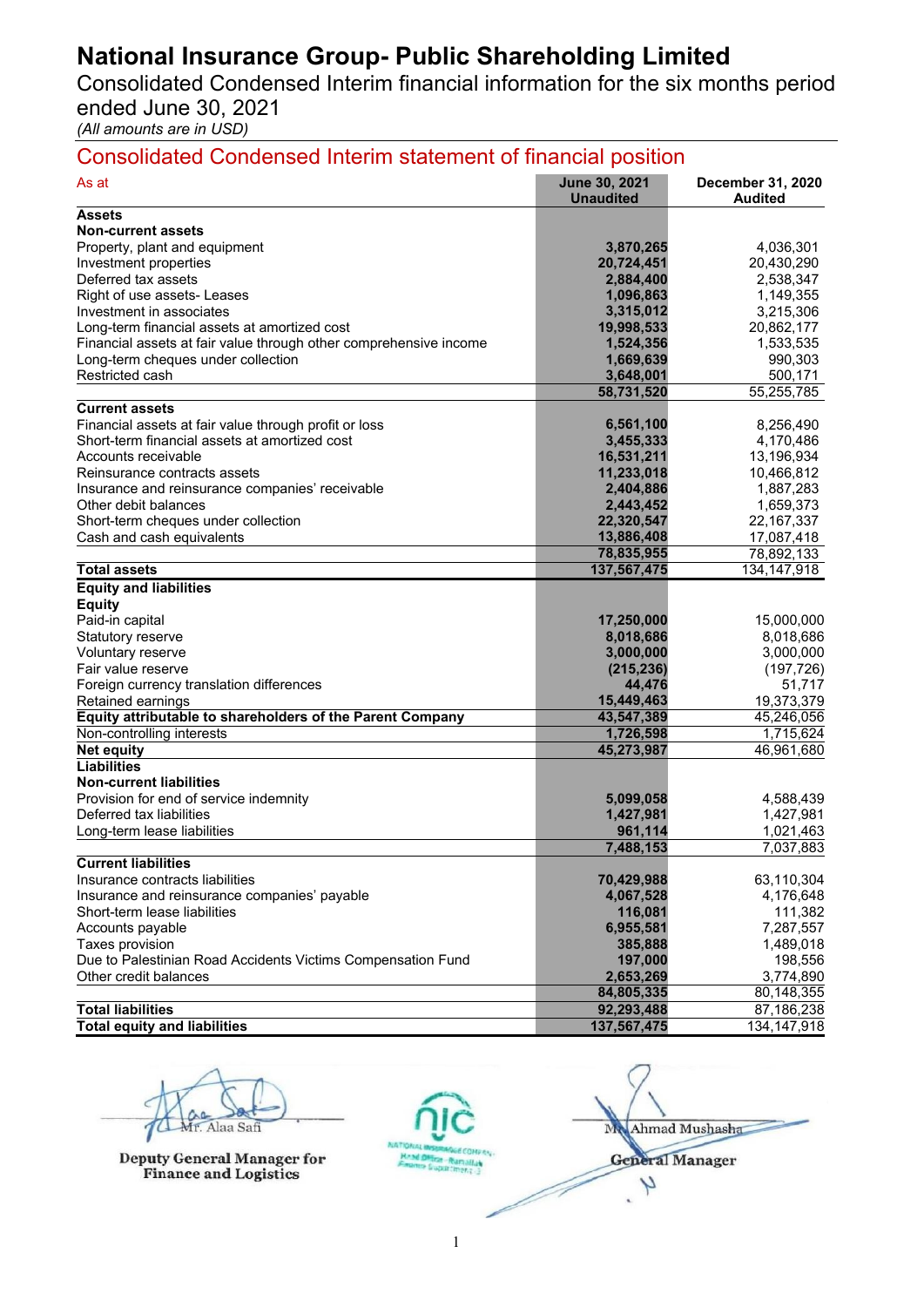Consolidated Condensed Interim financial information for the six months period ended June 30, 2021

*(All amounts are in USD)* 

#### Consolidated Condensed Interim statement of income For the period ended

|                                                                              | <b>June 30, 2021</b><br><b>Unaudited</b> | June 30, 2020<br><b>Unaudited</b> |
|------------------------------------------------------------------------------|------------------------------------------|-----------------------------------|
|                                                                              |                                          |                                   |
|                                                                              |                                          |                                   |
| Gross written insurance premiums                                             | 32,977,569                               | 28,999,630                        |
| Change in unearned premiums                                                  | (3,865,658)                              | (2,074,012)                       |
|                                                                              | 29,111,911                               | 26,925,618                        |
| Gross reinsurers' premiums                                                   | (5,307,793)                              | (5,054,084)                       |
| Reinsurers' share of change in unearned premiums                             | 639,878<br>(4,667,915)                   | 138,727<br>(4,915,357)            |
| Net earned premiums before commissions                                       | 24,443,996                               | 22,010,261                        |
| Reinsurance commissions earned                                               | 754,260                                  | 693,515                           |
| Commissions paid                                                             | (1,041,297)                              | (934, 935)                        |
| Net earned premiums after commissions                                        | 24, 156, 959                             | 21,768,841                        |
|                                                                              |                                          |                                   |
| Claims paid                                                                  | (16, 244, 979)                           | (12, 343, 999)                    |
| Reinsurers' share of claims paid                                             | 1,577,817                                | 704,670                           |
| Net claims paid                                                              | (14, 667, 162)                           | (11, 639, 329)                    |
| Change in outstanding claims reserve                                         | (3,454,026)                              | (1,409,007)                       |
| Change in reinsurers' share of outstanding claims reserve                    | 126,328                                  | 427,133                           |
| <b>Net incurred claims</b>                                                   | (17, 994, 860)                           | (12, 621, 203)                    |
| Net insurance profit before allocated general and<br>administrative expenses | 6,162,099                                | 9,147,638                         |
| <b>Expenses allocated to insurance segments:</b>                             |                                          |                                   |
| Insurance segments' share of general and administrative                      |                                          |                                   |
| expenses                                                                     | (4,617,024)                              | (4, 179, 186)                     |
| Net insurance profit after allocated general and                             |                                          |                                   |
| administrative expenses                                                      | 1,545,075                                | 4,968,452                         |
|                                                                              |                                          |                                   |
| Unallocated expenses and revenues on insurance                               |                                          |                                   |
| segments:<br>Investment income                                               | 1,889,614                                | 846,772                           |
| Group's share of the results of associates' businesses                       | 107,490                                  | 62,305                            |
| Currency exchange (losses)                                                   | (479, 648)                               | (141, 418)                        |
| Other segments' revenues                                                     | 211,716                                  | 212,517                           |
| Unallocated general and administrative expenses to                           |                                          |                                   |
| insurance segments                                                           | (445, 085)                               | (387, 258)                        |
| Net impairment (losses)                                                      | (748, 089)                               | (1,465,993)                       |
| Net income before taxes                                                      | 2,081,073                                | 4,095,377                         |
| Taxes expense                                                                | (361, 748)                               | (1, 135, 034)                     |
| Net income                                                                   | 1,719,325                                | 2,960,343                         |
| Attributable to:                                                             |                                          |                                   |
| Shareholders of the Parent Company                                           | 1,701,084                                | 2,944,909                         |
| Non-controlling interests                                                    | 18,241                                   | 15,434                            |
|                                                                              | 1,719,325                                | 2,960,343                         |
| Earnings per share attributable to the shareholders of the                   |                                          |                                   |
| <b>Parent Company</b>                                                        | 0.099                                    | 0.171                             |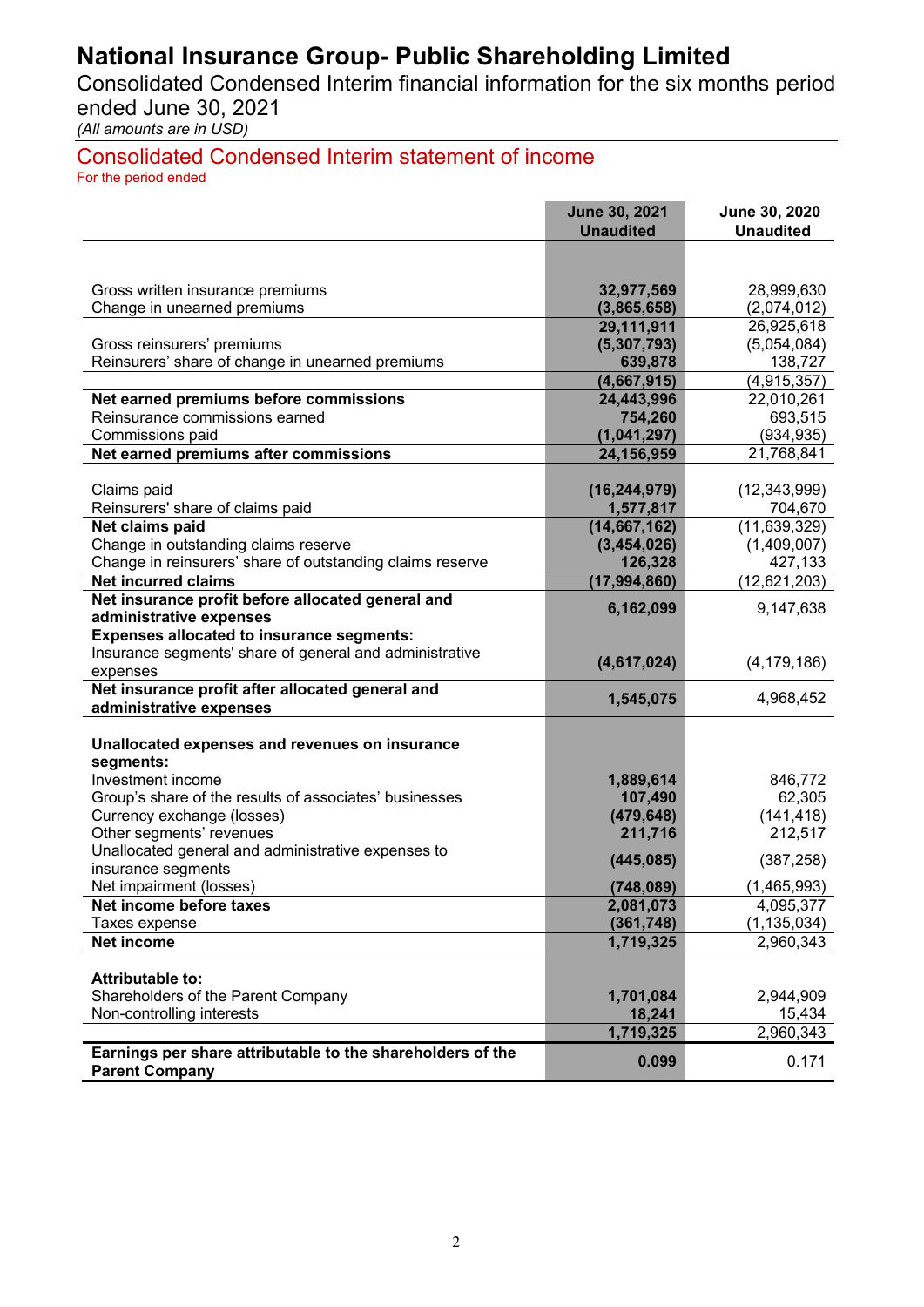Consolidated Condensed Interim financial information for the six months period ended June 30, 2021

*(All amounts are in USD)* 

#### Consolidated Condensed Interim statement of comprehensive income For the period ended

|                                                                                             | June 30, 2021<br><b>Unaudited</b> | June 30, 2020<br><b>Unaudited</b> |
|---------------------------------------------------------------------------------------------|-----------------------------------|-----------------------------------|
|                                                                                             |                                   |                                   |
| Net income                                                                                  | 1,719,325                         | 2,960,343                         |
| <b>Comprehensive income:</b>                                                                |                                   |                                   |
| Items that will not be reclassified to the statement of income<br>in subsequent periods:    |                                   |                                   |
| Change in fair value - financial assets at fair value through<br>other comprehensive income | (17, 510)                         | (15, 499)                         |
| Items that will be reclassified to the statement of income in<br>subsequent periods:        |                                   |                                   |
| Foreign currency translation differences                                                    | (7, 784)                          |                                   |
| Other comprehensive income for the period                                                   | (25, 294)                         | (15, 499)                         |
| Total comprehensive income for the period                                                   | 1,694,031                         | 2,944,844                         |
|                                                                                             |                                   |                                   |
| <b>Attributable to:</b>                                                                     |                                   |                                   |
| Shareholders of the Parent Company                                                          | 1,676,333                         | 2,929,410                         |
| Non-controlling interests                                                                   | 17,698                            | 15,434                            |
|                                                                                             | 1,694,031                         | 2,944,844                         |
| Earnings per share attributable to the shareholders of<br>the Parent Company                | 0.097                             | 0.170                             |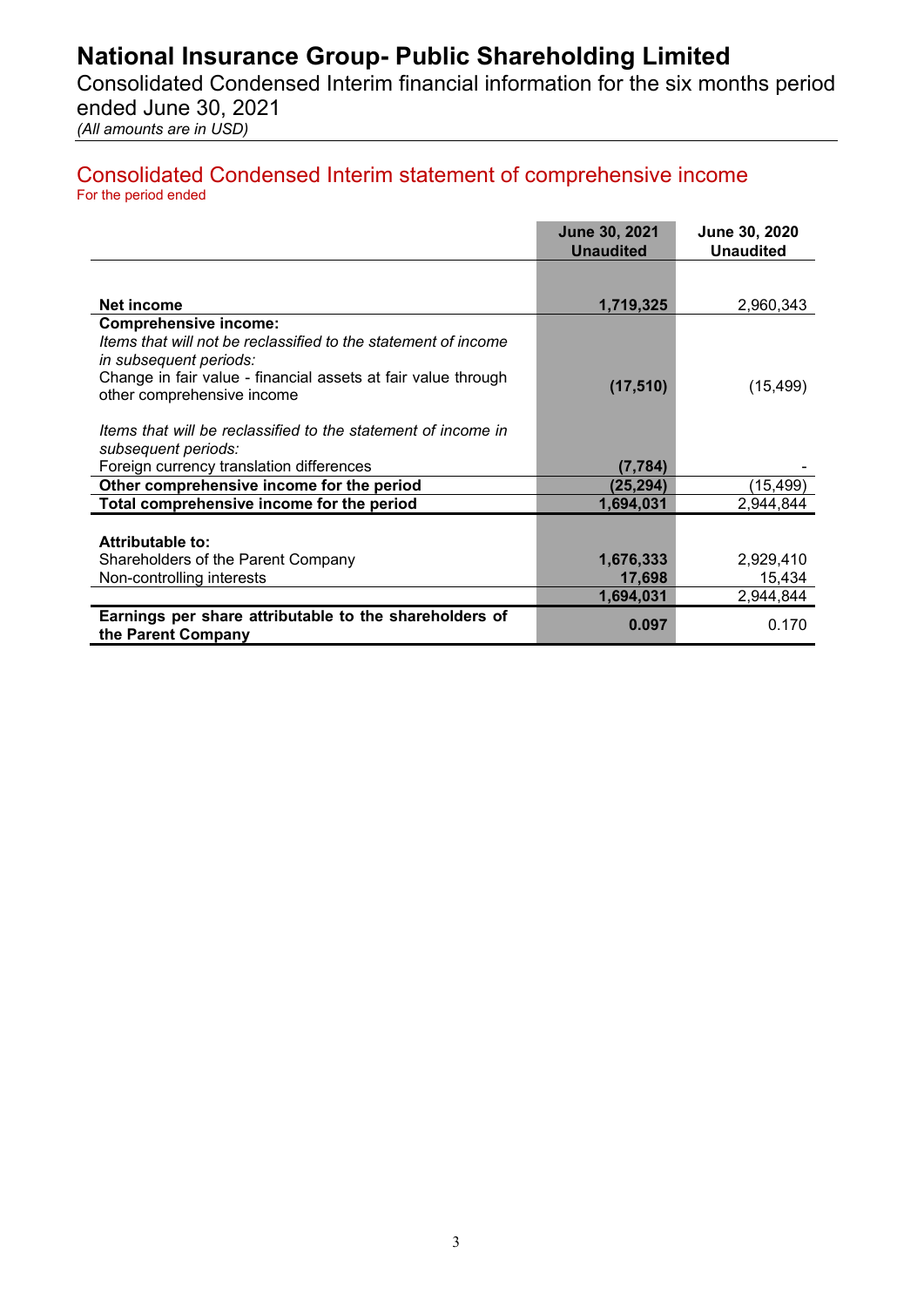Consolidated Condensed Interim financial information for the six months period ended June 30, 2021

*(All amounts are in USD)*

Consolidated Condensed Interim statement of changes in equity For the period ended

|                                              | Paid-in<br>capital | <b>Statutory</b><br>reserve | <b>Voluntary</b><br>reserve | <b>Fair value</b><br>reserve | Foreign<br>currency<br>translation<br>differences | <b>Retained</b><br>earnings | <b>Equity</b><br>attributable to<br>shareholders<br>of the Parent<br>Company | Non-<br>controlling<br><i>interests</i> | <b>Net equity</b> |
|----------------------------------------------|--------------------|-----------------------------|-----------------------------|------------------------------|---------------------------------------------------|-----------------------------|------------------------------------------------------------------------------|-----------------------------------------|-------------------|
| <b>June 30, 2021</b>                         |                    |                             |                             |                              |                                                   |                             |                                                                              |                                         |                   |
| Balance as at January 1, 2021                | 15,000,000         | 8,018,686                   | 3,000,000                   | (197, 726)                   | 51,717                                            | 19,373,379                  | 45,246,056                                                                   | 1,715,624                               | 46,961,680        |
| Net income                                   |                    |                             |                             |                              |                                                   | 1,701,084                   | 1,701,084                                                                    | 18,241                                  | 1,719,325         |
| Other comprehensive income                   |                    |                             |                             | (17, 510)                    | (7, 241)                                          |                             | (24, 751)                                                                    | (543)                                   | (25, 294)         |
| Total comprehensive income for the<br>period |                    |                             |                             | (17, 510)                    | (7, 241)                                          | 1,701,084                   | 1,676,333                                                                    | 17,698                                  | 1,694,031         |
| Cash dividends                               |                    |                             |                             |                              |                                                   | $ (3,375,000)$              | (3,375,000)                                                                  | ۰.                                      | (3,375,000)       |
| Stocks dividends                             | 2,250,000          |                             |                             |                              | ۰.                                                | (2, 250, 000)               |                                                                              |                                         |                   |
| Net change in non-controlling interests      |                    |                             |                             |                              |                                                   |                             |                                                                              | (6, 724)                                | (6, 724)          |
| Balance as at June 30, 2021<br>(Unaudited)   | 17,250,000         | 8,018,686                   | 3,000,000                   | (215, 236)                   | 44,476                                            | 15,449,463                  | 43,547,389                                                                   | 1,726,598                               | 45,273,987        |
| June 30, 2020                                |                    |                             |                             |                              |                                                   |                             |                                                                              |                                         |                   |
| Balance as at January 1, 2020                | 15,000,000         | 7,261,465                   | 3,000,000                   | (163, 589)                   |                                                   | 15,411,015                  | 40,508,891                                                                   | 1,651,337                               | 42,160,228        |
| Net income                                   |                    |                             |                             |                              |                                                   | 2,944,909                   | 2,944,909                                                                    | 15,434                                  | 2,960,343         |
| Other comprehensive income                   |                    |                             | $\blacksquare$              | (15, 499)                    |                                                   |                             | (15, 499)                                                                    |                                         | (15, 499)         |
| Total comprehensive income for the<br>period |                    |                             | $\blacksquare$              | (15, 499)                    |                                                   | 2,944,909                   | 2,929,410                                                                    | 15,434                                  | 2,944,844         |
| Cash dividends                               |                    |                             | $\blacksquare$              |                              | $  ($                                             | (3,000,000)                 | (3,000,000)                                                                  | $\sim$                                  | (3,000,000)       |
| Net change in non-controlling interests      |                    |                             |                             |                              |                                                   |                             |                                                                              | (129)                                   | (129)             |
| Balance as at June 30, 2020<br>(Unaudited)   | 15,000,000         | 7,261,465                   | 3,000,000                   | (179,088)                    | ۰.                                                | 15,355,924                  | 40,438,301                                                                   | 1,666,642                               | 42,104,943        |